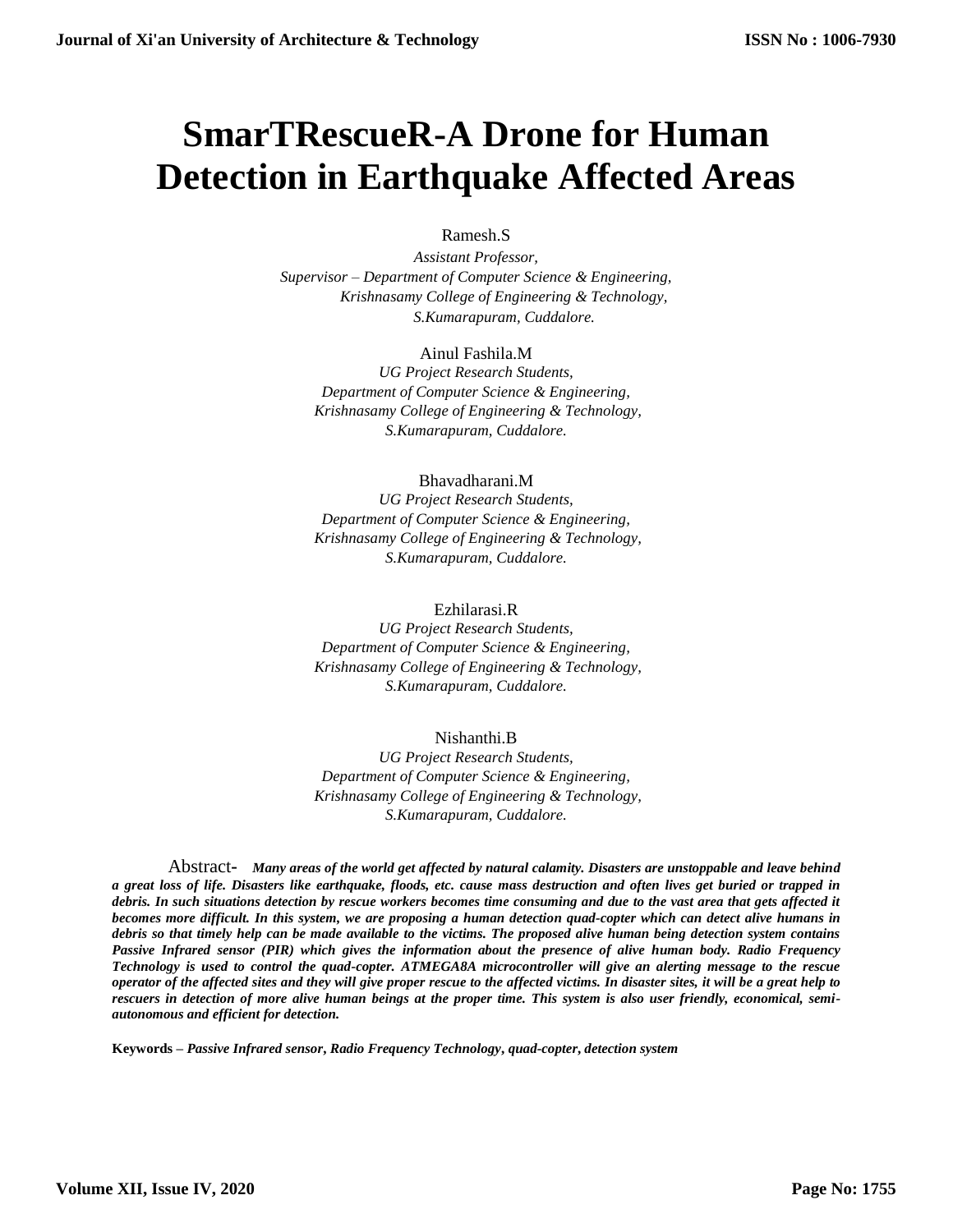#### I. INTRODUCTION

At present drones can be used in a wide range of commercial applications. A camera equipped drone is used to map an area, to protect border areas from intruders, to gather intelligence information on the battlefield, to take photos and videos of buildings, construction sites and ground areas. Many companies like Amazon are using drones to deliver their goods. Unmanned Aerial Vehicle (UAV) also known as a drone is a remote-controlled aircraft. It can be operated remotely in real time or pre -programmed to fly autonomously on the pre-defined routes. Quad copter is an Unmanned Aerial Vehicle (UAV) which has a capability of vertical take-off and landing at a point. Drones are available as fixed wing or Rotary wing. The fixed wing craft has high speed and heavy load capability, but it cannot stay at a point in mid -air. Whereas rotary wing craft can take-off vertically and can be held at a point. Rotary wing model, will produce three rotary motions about X, Y and Z axes are known as pitch, yaw, and roll respectively and two forces to provide linear motion. The Quadcopter has four rotors in which the contradictory end rotors must rotate in the same direction and the other end in the same direction. Quadcopter is used for carrying payload and crowd monitoring applications.

The Internet of Drones (IoD) is a layered network control architecture designed mainly for coordinating the access of unmanned aerial vehicles to controlled airspace, and providing navigation services between locations referred to as nodes. The IoD provides generic services for various drone applications, such as package delivery, traffic surveillance, search and rescue, and more. In this paper, we present a conceptual model of how such an architecture can be organized and we specify the features that an IoD system based on our architecture should implement. For doing so, we extract key concepts from three existing large scale networks, namely the air traffic control network, the cellular network, and the Internet, and explore their connections to our novel architecture for drone traffic management. A simulation platform for IoD is being implemented, which can be accessed from www.IoDnet.org in the future.

The use of unmanned aerial vehicles (UAVs) is growing rapidly across many civil application domains, including real-time monitoring, providing wireless coverage, remote sensing, search and rescue, delivery of goods, security and surveillance, precision agriculture, and civil infrastructure inspection. Smart UAVs are the next big revolution in the UAV technology promising to provide new opportunities in different applications, especially in civil infrastructure in terms of reduced risks and lower cost. Civil infrastructure is expected to dominate more than \$45 Billion market value of UAV usage. In this paper, we present UAV civil applications and their challenges. We also discuss the current research trends and provide future insights for potential UAV uses. Furthermore, we present the key challenges for UAV civil applications, including charging challenges, collision avoidance and swarming challenges, and networking and security-related challenges. Based on our review of the recent literature, we discuss open research challenges and draw high-level insights on how these challenges might be approached.

2014, a Dutch student created a prototype 'Ambulance drone' which would be capable of rapidly delivering defibrillators and include live stream communication capability allowing paramedics to remotely observe and instruct on-scene individuals in how to use the defibrillators.

July 2015, the FAA granted NASA, the drone delivery company Flirtey and Virginia Tech approval to deliver medicine to a rural Virginia medical clinic.[3] Flirtey also made the first fully autonomous FAA-approved urban delivery in March 2016, when it delivered bottled water, emergency food, and a first aid kit to an uninhabited residential area in Hawthorne, Nevada.

2016, the Rwandan government partnered with the company Zipline International Inc. to build a distribution center near the town of Muhanga, from which the company's drones are used to deliver blood and pharmaceutical products to 21 facilities.

March 2017, the company Matternet partnered with the Swiss Post to launch the first medical drone delivery network in Switzerland.

October 2017, REMSA Health, an ambulance and emergency service provider, partnered with Flirtey, to dispatch portable defibrillators when 911 callers report cardiac arrest symptoms in Northern Nevada.

December 2018, Swoop Aero, an Australian drone logistics company, partnered with UNICEF and the Vanuatu Ministry of Health to deliver vaccines in remote areas of the Pacific island nation. A baby on Erromango island became the first person in the world to receive a vaccine delivered by commercial drone.

August 2019, Swoop Aero partnered with the NGOs Village Reach and GAVI to deliver vaccines in the Equateur province of the Democratic Republic of the Congo.

October 2019, CVS, a nation-wide drug store and pharmacy chain, is partnering with UPS, to make drone deliveries for shuttling medical samples. The packages will be up to five pounds and will be left on a back yard.

Boult et al., 2019, mentioned that video surveillance involves watching an area for significant events. Perimeter security generally requires watching areas that afford trespassers reasonable cover and concealment. By definition, such "interesting" areas have limited visibility. Furthermore, targets of interest generally attempt to conceal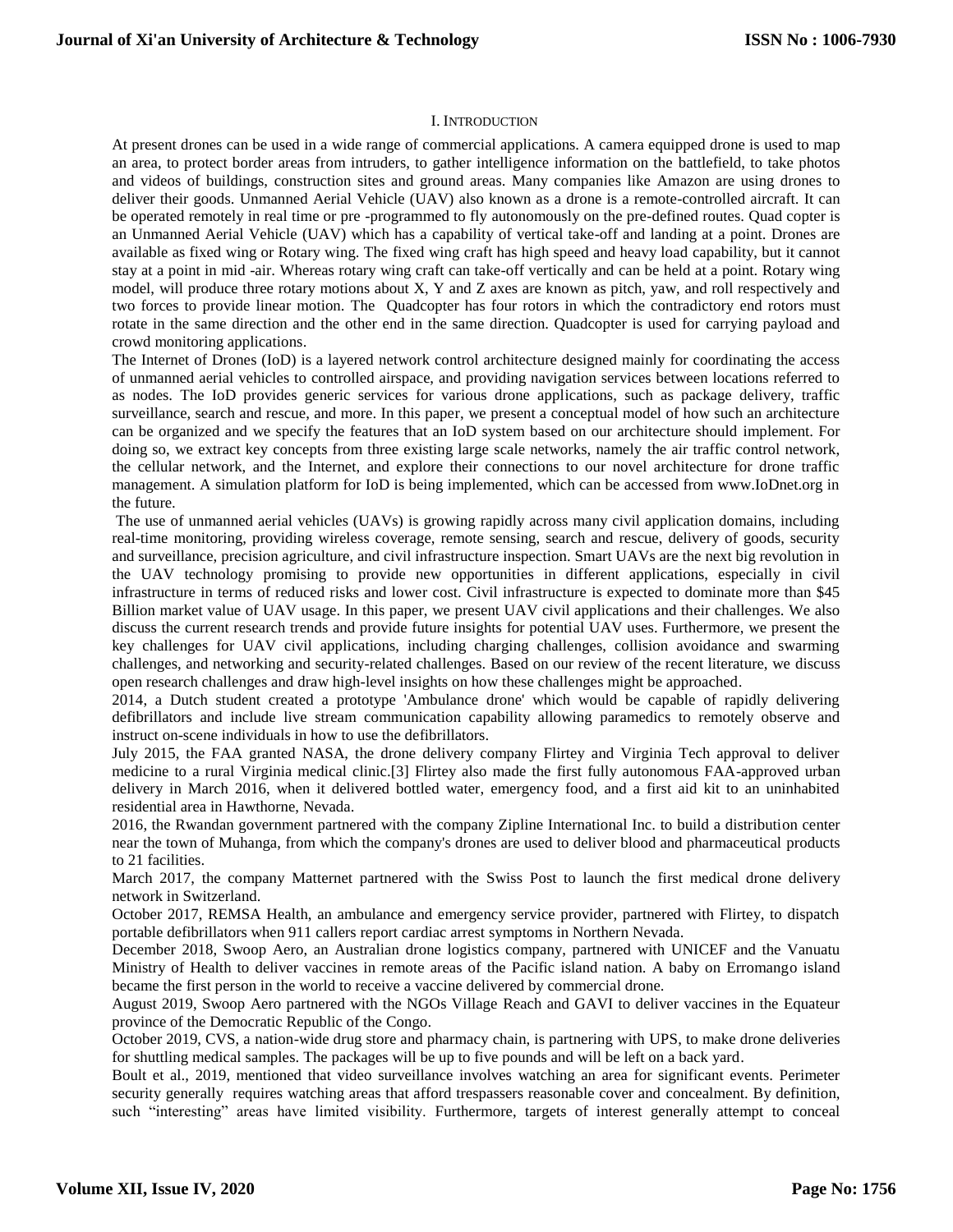themselves within the cover sometimes adding camouflage to further reduce their visibility. Such targets are only visible "while in motion". The combined result of limited visibility distance and target visibility severely reduces the usefulness of any panning-based approach. As a result, these situations call for a wide field of view, and are a natural application for omni-directional VSAM (video surveillance and monitoring). They described an omnidirectional tracking system. They discussed domain application constraints and background on the paracamera. They used frame-rate Lehigh Omnidirectional Tracking System (LOTS) and described some of its unique features. In particular, the system's combined performance depends on adaptive multi-background modeling and a quasi-connected-components technique. These key components are described in some detail, while other components are summarized.

Weiming et al., 2018, stated that visual surveillance in dynamic scenes, especially for humans and vehicles, is currently one of the most active research topics in computer vision. It has a wide spectrum of promising applications, including access control in special areas, human identification at a distance, crowd flux statistics and congestion analysis, detection of anomalous behaviors, and interactive surveillance using multiple cameras. In general, the processing framework of visual surveillance in dynamic scenes includes the following stages: modeling of environments, detection of motion, classification of moving objects, tracking, understanding and description of behaviors, human identification, and fusion of data from multiple cameras. They review recent developments and general strategies of all these stages. Finally, they analyzed possible research directions like occlusion handling, a combination of two and three-dimensional tracking, a combination of motion analysis and biometrics, anomaly detection and behavior prediction, content-based retrieval of surveillance videos, behavior understanding and natural language description, fusion of information from multiple sensors, and remote surveillance.

Hampapur et al., 2017, stated that situation awareness is the key to security. Awareness requires information that spans multiple scales of space and time. Smart video surveillance systems are capable of enhancing situational awareness across multiple scales of space and time. However, the component technologies are evolving in isolation. To provide comprehensive, nonintrusive situation awareness, it is imperative to address the challenge of multiscale, spatiotemporal tracking. They explore the concepts of multiscale spatiotemporal tracking through the use of realtime video analysis, active cameras, multiple object models, and long-term pattern analysis to provide comprehensive situation awareness. Valera and Velastin, 2016, surveyed the current state-of-the-art in the development of automated visual surveillance systems so as to provide researchers in the field with a summary of progress achieved to date and to identify areas where further research is needed. The ability to recognize objects and humans, to describe their actions and interactions from information acquired by sensors is essential for automated visual surveillance. The increasing need for intelligent visual surveillance in commercial, law enforcement and military applications makes automated visual surveillance systems one of the main current application domains in computer vision. The emphasis of the review is on discussion of the creation of intelligent distributed automated surveillance systems. The survey concludes with a discussion of possible future directions. Hsieh et al., 2016, presented an automatic traffic surveillance system to estimate important traffic parameters from video sequences using only one camera. Different from traditional methods that can classify vehicles to only cars and non-cars, the proposed method has a good ability to categorize vehicles into more specific classes by introducing a new "linearity" feature in vehicle representation. In addition, the proposed system can well tackle the problem of vehicle occlusions caused by shadows, which often lead to the failure of further vehicle counting and classification. This problem is solved by a line-based shadow algorithm that uses a set of lines to eliminate all unwanted shadows. The used lines are devised from the information of lane-dividing lines. Therefore, an automatic scheme to detect lane-dividing lines is also proposed. The found lane dividing lines can also provide important information for feature normalization, which can make the vehicle size more invariant, and thus much enhance the accuracy of vehicle classification. Once all features are extracted, an optimal classifier is then designed to robustly categorize vehicles into different classes. When recognizing a vehicle, the designed classifier can collect different evidences from its trajectories and the database to make an optimal decision for vehicle classification. Since more evidences are used, more robustness of classification can be achieved. Experimental results showed that the proposed method is more robust, accurate, and powerful than other traditional methods, which utilized only the vehicle size and a single frame for vehicle classification.

Mohamed et al., 2016, stated that visual surveillance systems have gained a lot of interest in the last few years. They presented a visual surveillance system that is based on the integration of motion detection and visual tracking to achieve better performance. Motion detection is achieved using an algorithm that combines temporal variance with background modeling methods. The tracking algorithm combines motion and appearance information into an appearance model and uses a particle filter framework for tracking the object in subsequent frames. The systems was tested on a large ground-truthed data set containing hundreds of color and FLIR image sequences. A performance evaluation for the system was performed and the average evaluation results are presented.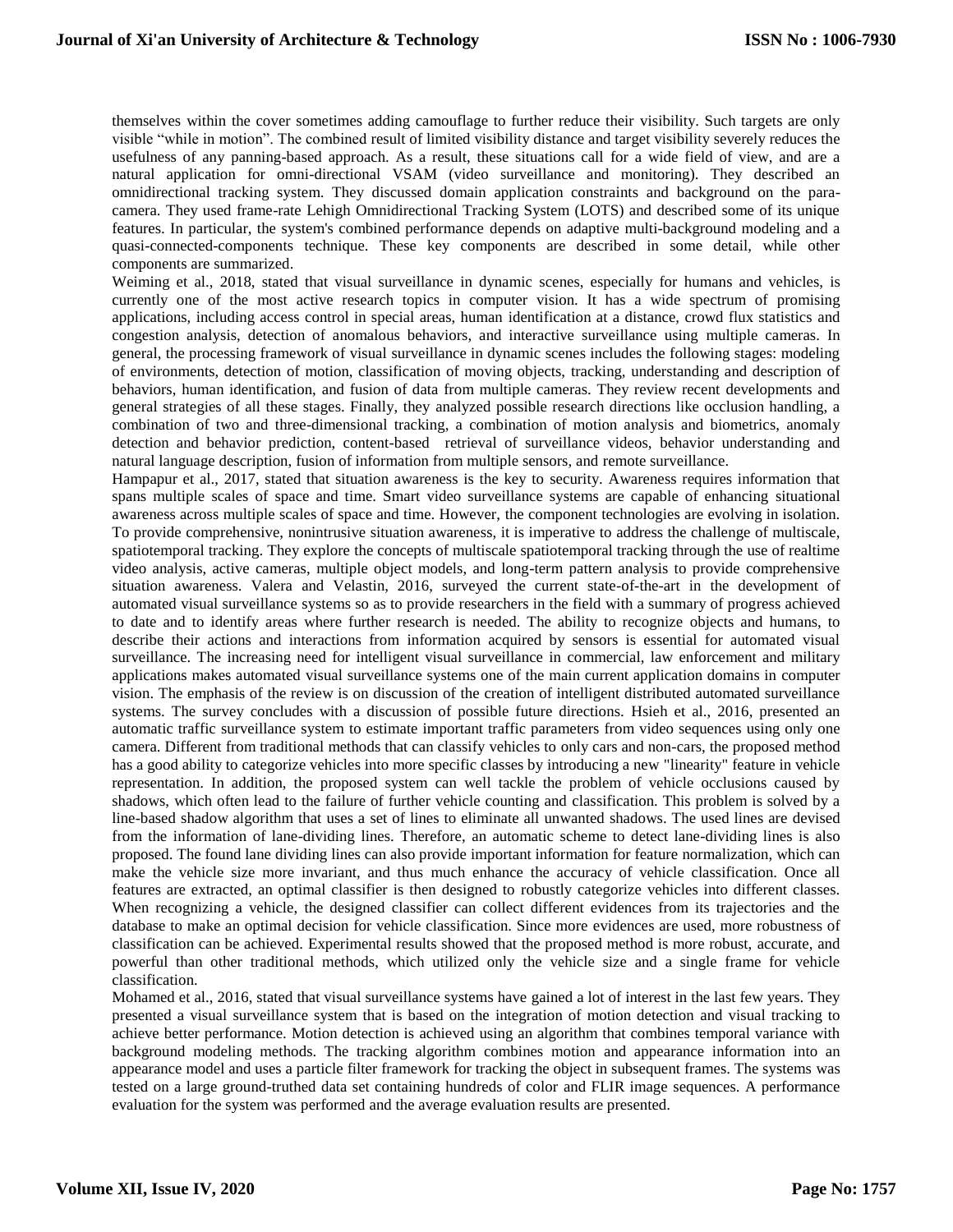Lun et al., 2017, stated that classifying moving objects to semantically meaningful categories is important for automatic visual surveillance. This is a challenging problem due to the factors related to the limited object size, large intra-class variations of objects in a same class owing to different viewing angles and lighting, and real-time performance requirement in real-world applications. They implement an appearance based method to achieve realtime and robust objects classification in diverse camera viewing angles. They proposed the multi-block local binary pattern (MB-LBP) to capture the large-scale structures in object appearances. Based on MB-LBP features, an adaBoost algorithm is introduced to select a subset of discriminative features as well as construct the strong twoclass classifier. To deal with the non-metric feature value of MB-LBP features, a multi-branch regression tree is developed as the weak classifiers of the boosting. Finally, the error correcting output code (ECOC) is introduced to achieve robust multi-class classification performance. Experimental results showed that their approach can achieve real-time and robust object classification in diverse scenes.

Fang et al., 2018, stated that in many image analysis and interpretation applications, shadows interfere with fundamental tasks such as object extraction and description. According to illumination, shadows interfere with moving vehicle extraction and location and recognition. For this reason, shadow segmentation is an important step in real-time vehicle recognition system. They proposed a simple and effective method for detection of moving cast shadows on a traffic surveillance scene. The proposed method exploits spectral and geometrical properties of shadows and relationship between the point in shadow region and space position and vehicle shape. Firstly, the cast shadows can be rough detected by spectral properties, and then feature points of occluding function are detected using wave transform, finally, the boundary between self-shadow and cast shadow is detected. The proposed method does not know in advance the light source direction and the color information of vehicle and background texture information. The experimental results demonstrate that the proposed cast shadows segmentation method can detect the shadows regions accurately and completely. This is the foundation for future vehicle recognition and understanding.

Hannah et al., 2018, stated that the problem of automated visual surveillance has spawned a lively research area, with 2015 seeing three conferences or workshops and special issues of two major journals devoted to the topic. These alone are responsible for somewhere in the region of 240 papers and posters on automated visual surveillance before they begin to count those presented in more general fora. Many of these systems and algorithms perform one small sub-part of the surveillance task, such as motion detection. But even with low level image processing tasks it is often difficult to compare systems on the basis of published results alone. They answer the difficult question "How close are we to developing surveillance related systems which are really useful?" It considers the question of surveillance in the real world: installations, systems and practices. The work then considers existing computer vision techniques with an emphasis on higher level processes such as behaviour modelling and event detection. It concludes with a review of the evaluative mechanisms that have grown from within the computer vision community in an attempt to provide some form of robust evaluation and cross-system comparability.

Kiryati et al., 2018, mentioned that video surveillance systems produce huge amounts of data for storage and display. Long-term human monitoring of the acquired video is impractical and ineffective. Automatic abnormal motion detection system which can effectively attract operator attention and trigger recording is therefore the key to successful video surveillance in dynamic scenes, such as airport terminals. It presented a solution for real-time abnormal motion detection. The proposed method is well-suited for modern video-surveillance architectures, where limited computing power is available near the camera for compression and communication. The algorithm uses the macro block motion vectors that are generated in any case as part of the video compression process. Motion features are derived from the motion vectors. The statistical distribution of these features during normal activity is estimated by training. At the operational stage, improbable-motion feature values indicate abnormal motion.

Ľuboš et al., 2010, reviewed of many existing video surveillance systems. With the growing quantity of security video, it becomes vital that video surveillance system be able to support security personnel in monitoring and tracking activities. The aim of the surveillance applications is to detect, track and classify targets.

Patrick et al., 2019, mentioned that the utilization of video surveillance systems is becoming common and is expected to more widespread as societies become more complex and the population continues to grow. The implementation of these video surveillance systems has provided valuable information and assistance in monitoring large areas. These systems typically use human operators to determine human behavior and to manually track people or objects of interest over an array of cameras. With the application of computers with video surveillance, real time surveillance of large public areas, people and their activities has been made possible for monitoring and security. They showed the effect of color space on tracking methods in video surveillance. Results from evaluations on different tracking methods have indicated that YCbCr and HSV color spaces have better tracking ability compared to grayscale and RGB color spaces. In addition, the results from evaluations have also indicated that data from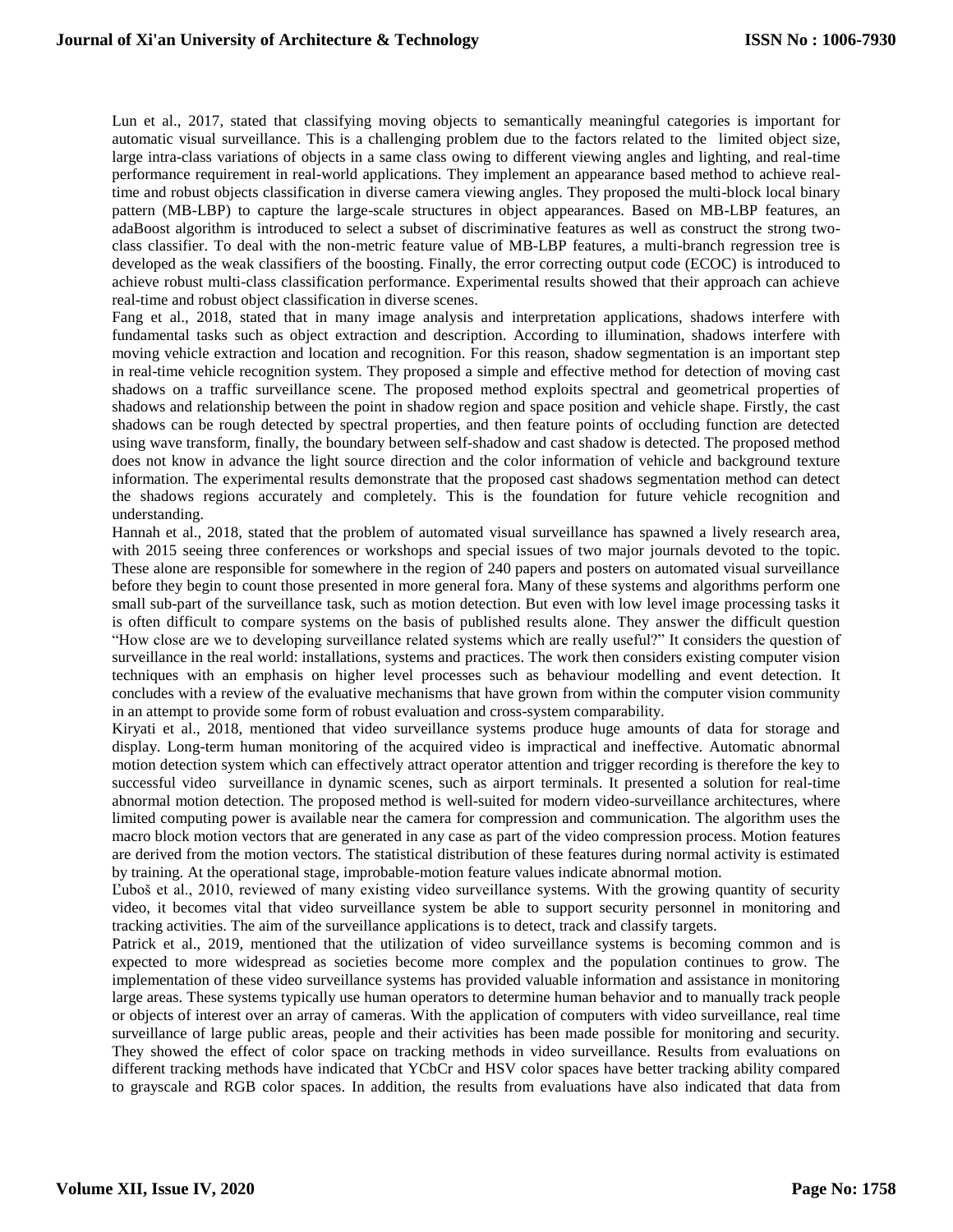selected layers in some color spaces can be used for the purpose of tracking namely the Cb and Cr layers from the YCbCr color space and the H layer from the HSV color space.

Haowei Liu et al., 2019, mentioned that surveillance videos are often compressed for transmission or storage. It is desirable to be able to perform automatic event detection in the compressed domain directly. They investigated the use of motion trajectories for video activity detection in the compressed domain. They showed that it is possible to extract reliable motion trajectories directly from compressed H.264 video streams. To overcome the problems caused by unreliable motion vectors, they proposed to include the information from the compressed domain prediction residuals to make the tracking more robust. They showed a real world application based on the classification of the motion trajectories to detect vacant or occupied parking spaces.

Brajesh and Neelam, 2018, discussed various algorithms related to frame based motion detection in surveillance system. The action of sensing a physical movement in the video sequence area is called motion detection. It can be achieved by mechanical form or electronics form. In mechanical form of motion detection, a tripwire is used. This is a simple form of motion detection. If a moving object steps into the tripwire's field of view (i.e. trips the wire), then a simple sound device (bells) may alert the user. While in electronic form of motion detection, motion detection have sensors which detect the movement of an object and according to that it sends signals to sound device which produce an alarm or switch on to the image recording device. In this method, three stages for video frame extraction are followed: Tracking step, Detection step and Validation step. In tracking step, the objects which have been previously identified are tracked to find their position and shape within the current video frame. Same time motion of these objects is estimated. In detection step, the new moving objects are detected and their shape as well as motion is estimated. This step also consists creation of new hypotheses regarding new moving objects. In final step i.e. validation step, if any of the hypotheses are valid, then new moving object is identified at this frame and this will now be tracked through subsequent frames.

Juhyun et al., 2015, proposed a mechanism to resolve the object tracking problem on the video security surveillance system. The method of location calculation is based on the Chirp Spread Spectrum (CSS) method which is considered the three-dimensional space to improve degree of accuracy of location information. The suggested mechanism can make intelligent tracking and recording for interesting objects so that make the amount of valid video high and improve video's quality.

Kinjal and Darshak, 2014, presented a survey of various techniques related to video surveillance system improving the security. They reviewed of various moving object detection and object tracking methods. They focused on detection of moving objects in video surveillance system then tracking the detected objects in the scene. Moving object detection is first low level important task for any video surveillance application. Detection of moving object is a challenging task. Tracking is required in higher level applications that require the location and shape of object in every frame. They described Background subtraction with alpha, statistical method, Eigen background Subtraction and Temporal frame differencing to detect moving object.

Mamatha et al., 2015, stated that automating the processing of streaming video systems and fast motion detection is an important scientific and engineering challenge in the extraction of information regarding moving objects and makes use of stabilization in functional areas, such as tracking, classification, recognition. They proposed fast motion detection for the CCTV video surveillance system. This achieves complete detection of moving objects by using three significant proposed modules: a Background subtraction (BS) module, and object detection and tracking (ODT) module. For the proposed BS module they use Memory Gradient (MG) Based Background Subtraction to adapt slowly to the changes occurring to the background and produce optimum background pixels for the background model. (ODT) module gives the foreground object along with all the errors induced to illumination, reflection and all the other factors. The detection results produced by this method were both qualitatively analyzed through visual inspection and for accuracy. The analyses showed that this method has a substantially higher degree of efficiency.

Feng et al., 2016, mentioned that in traffic surveillance, computer vision methods have commonly been utilized to detect vehicles because of the rich information content contained in an image. The detection and tracking of moving vehicle in traffic environment is one of the most important components in intelligent transportation system (ITS). The adaptive background modeling method was used to eliminate the negative effects from moving vehicle and rebuild the background images. The moving vehicles were segmented with difference images between background and current images. To suppress noise caused by segmentation and improve robust performance of vehicle detection, a template with 3- by-3 window was utilized to decrease isolated noise points around vehicle contours. Then, the morphological filtering, including erosion and dilation operation, was also applied, which minimizes the influence of the discontinuous block noise. Finally, to reduce the searching scope of vehicle detected and improve the calculation speed, Kalman filter model was performed to track vehicles. The experimental results verified the effectiveness and real-time of algorithm.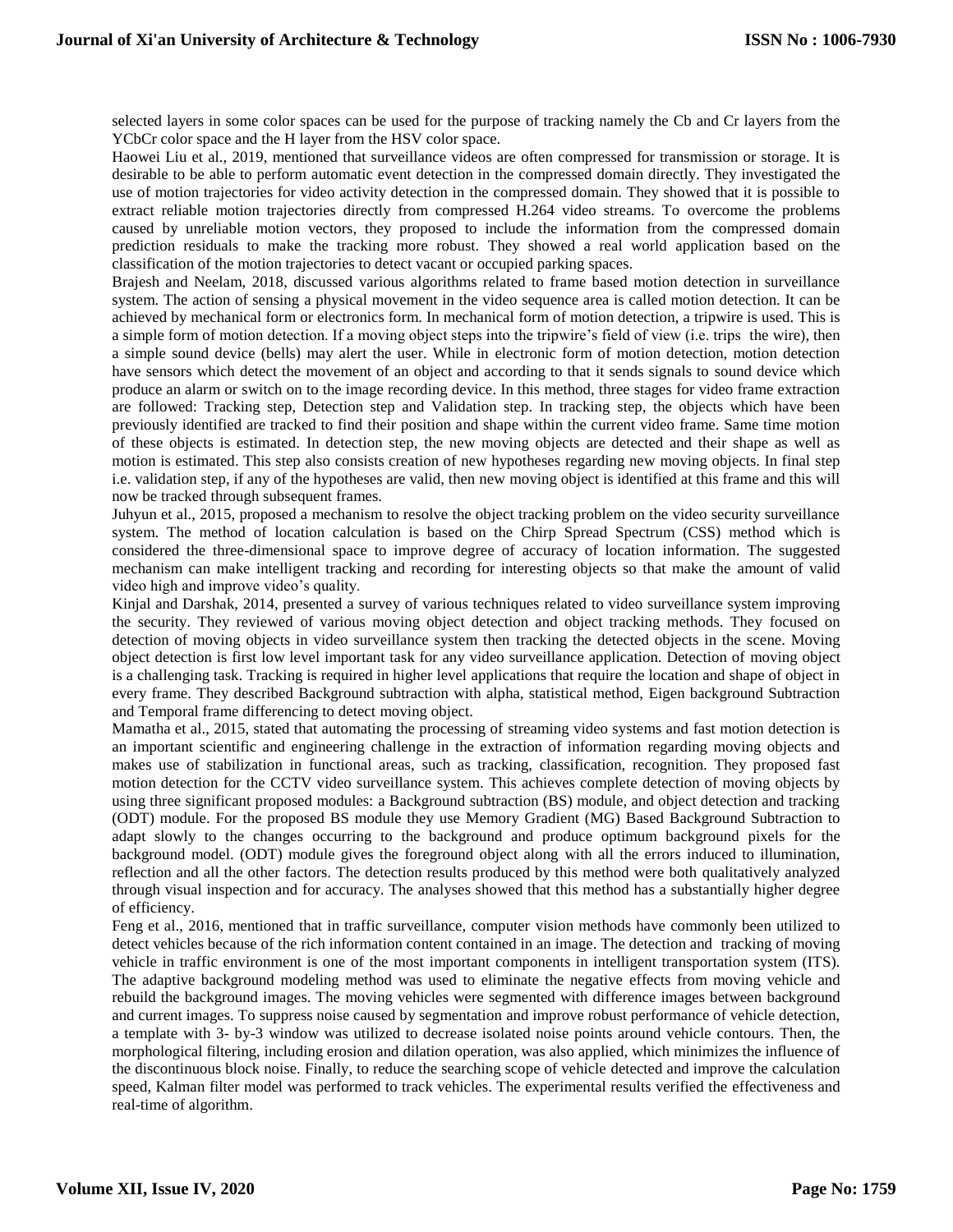Abhishek and Deep Kumar, 2013, discussed a video surveillance scenario with real-time moving object detection and tracking. The detection of moving object is important in many tasks, such as video surveillance and moving object tracking. The design of a video surveillance system is directed on automatic identification of events of interest, especially on tracking and classification of moving objects. Normally a video surveillance system combines three phases of data processing: moving object extraction, moving object recognition and tracking, and decisions about actions. The extraction of moving objects, followed by object tracking and recognition, can often be defined in very general terms. It reviews briefly research works on object detection and tracking in videos. The definition and tasks of object detection and tracking are first described, and the important applications are mentioned.

#### II. OVERVIEW OF THE PROJECT

The use of unmanned aerial vehicles (UAVs) is growing rapidly across many civil application domains, including real-time monitoring, providing wireless coverage, remote sensing, search and rescue, delivery of goods, security and surveillance, precision agriculture, and civil infrastructure inspection. Smart UAVs are the next big revolution in the UAV technology promising to provide new opportunities in different applications, especially in civil infrastructure in terms of reduced risks and lower cost. We also discuss the current research trends and provide future insights for potential UAV uses. Furthermore, we present the key challenges for UAV civil applications, including charging challenges, collision avoidance and swarming challenges, and networking and security-related challenges. Drone-based delivery of goods could become a reality in the near future, as witnessed by the increasing successful experiences in both research and commercial fields. In this paper, a prototype system exploiting a do it yourself quad copter drone for delivering products is proposed. On the one hand, the hardware choices made in order to limit risks arising from autonomous delivery are presented. On the other hand, a framework for orders placement and shipment is shown. The advantages of a system like the one described in this paper are mainly related to an increased delivery speed, especially in urban contexts with traffic, to the possibility to make deliveries in areas usually difficult to be reached, and to the drone's ability to autonomously carry out consignments. A practical use case, in which the proposed system is used for delivering drugs (an application in which the need to quickly receive the good might be particularly important) is shown. Nevertheless, the proposed prototype could be employed in other contexts, such as take-away deliveries, product shipments, registered mail consignments, etc.

#### III. OBJECTIVES OF THE PROJECT

At present drones can be used in a wide range of commercial applications. A camera equipped drone is used to map an area, to protect border areas from intruders, to gather intelligence information on the battlefield, to take photos and videos of buildings, construction sites and ground areas. Many companies like Amazon are using drones to deliver their goods. The main objectives are to carry the payload of 250g m cover from one place to another with 6min flight was tested. By mounting high resolution wireless camera and used for monitoring the crowd in the campus. It can be used for surveillance applications.

## **IV.** PROPOSED SYSTEM

The proposed platform comprises two major parts: Drone Systems and Ground Systems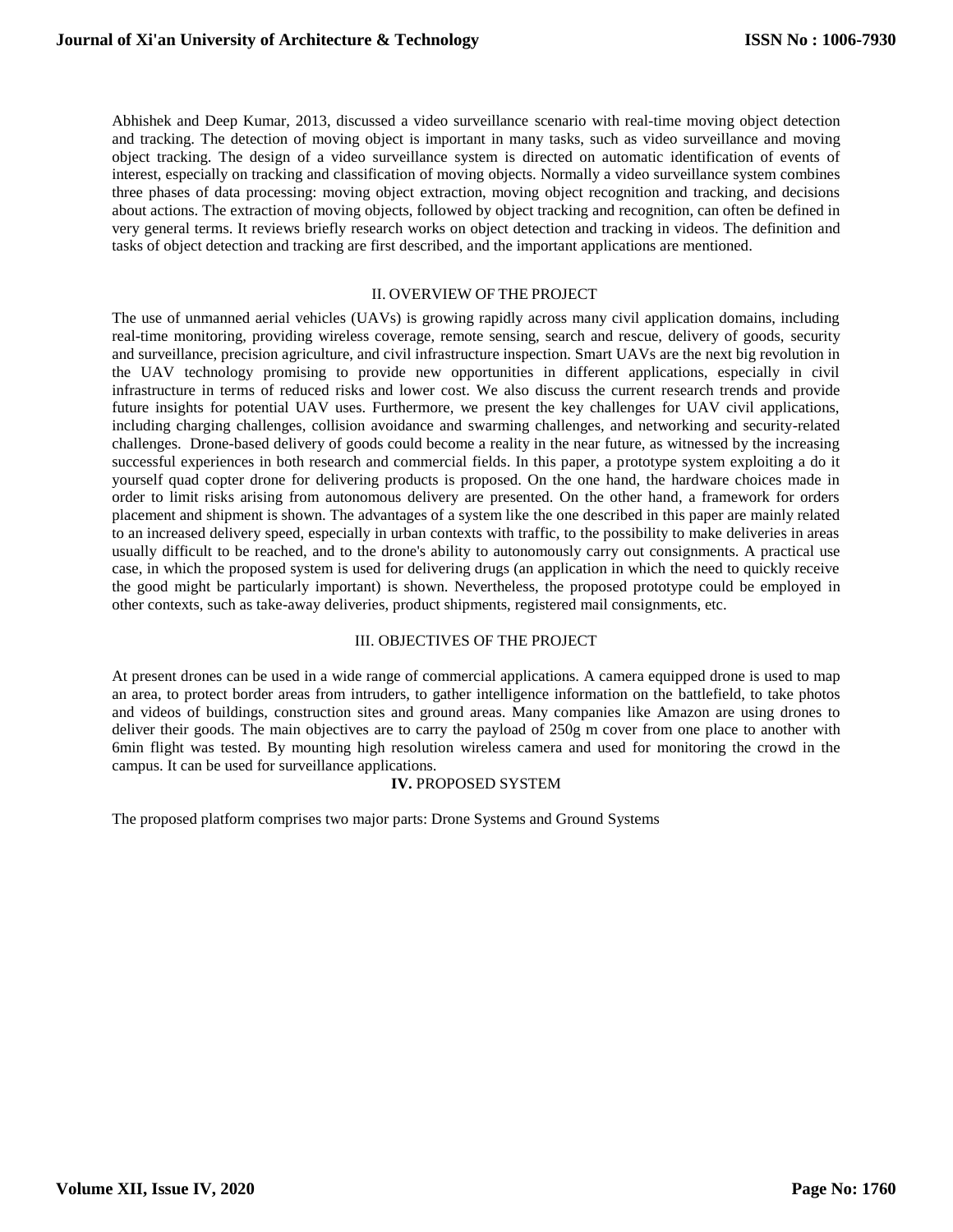

Figure 1: Platform overview.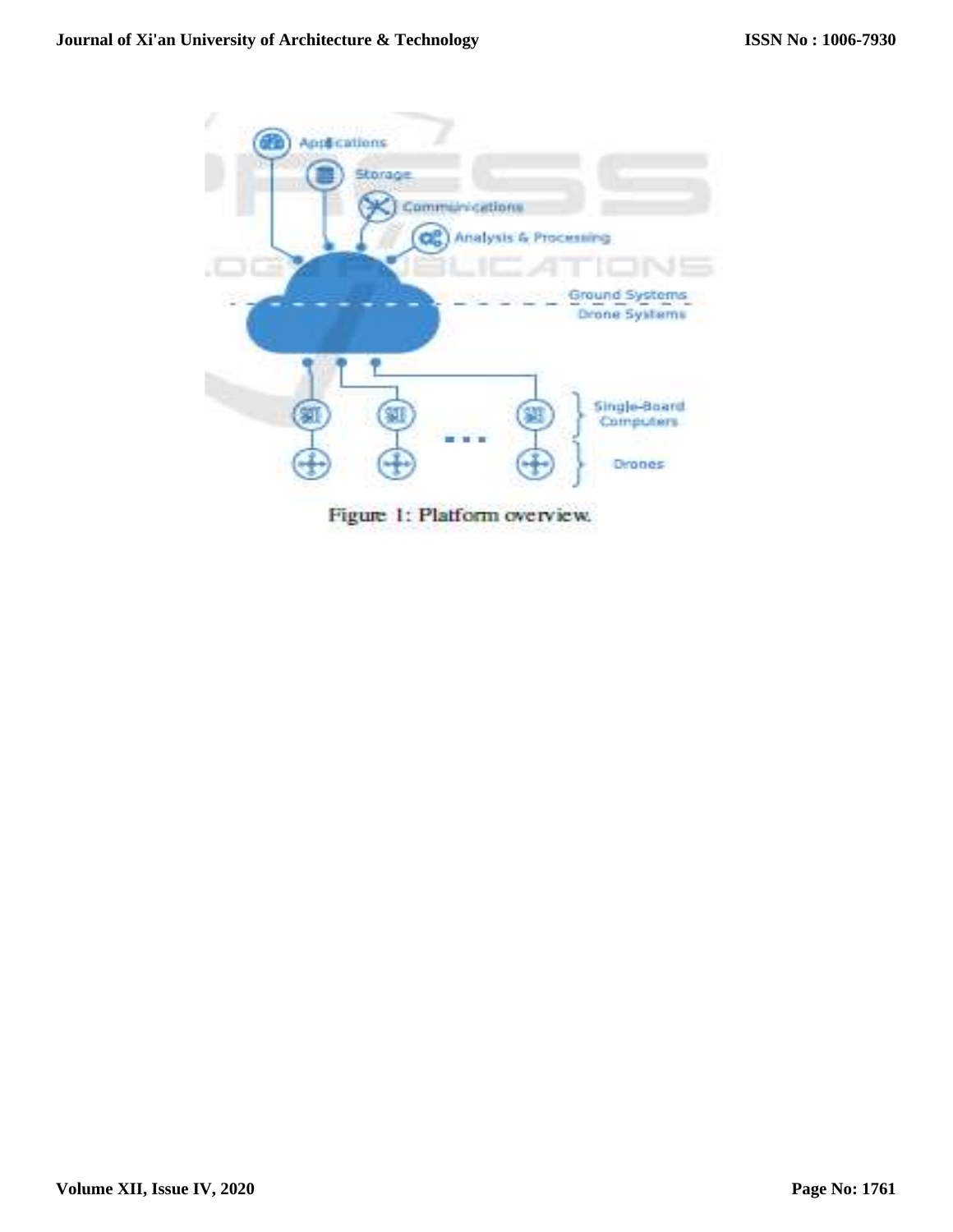# V. BLOCK DIAGRAM FOR DRONE



# **FIGURE 2: DRONE BLOCK DIAGRAM**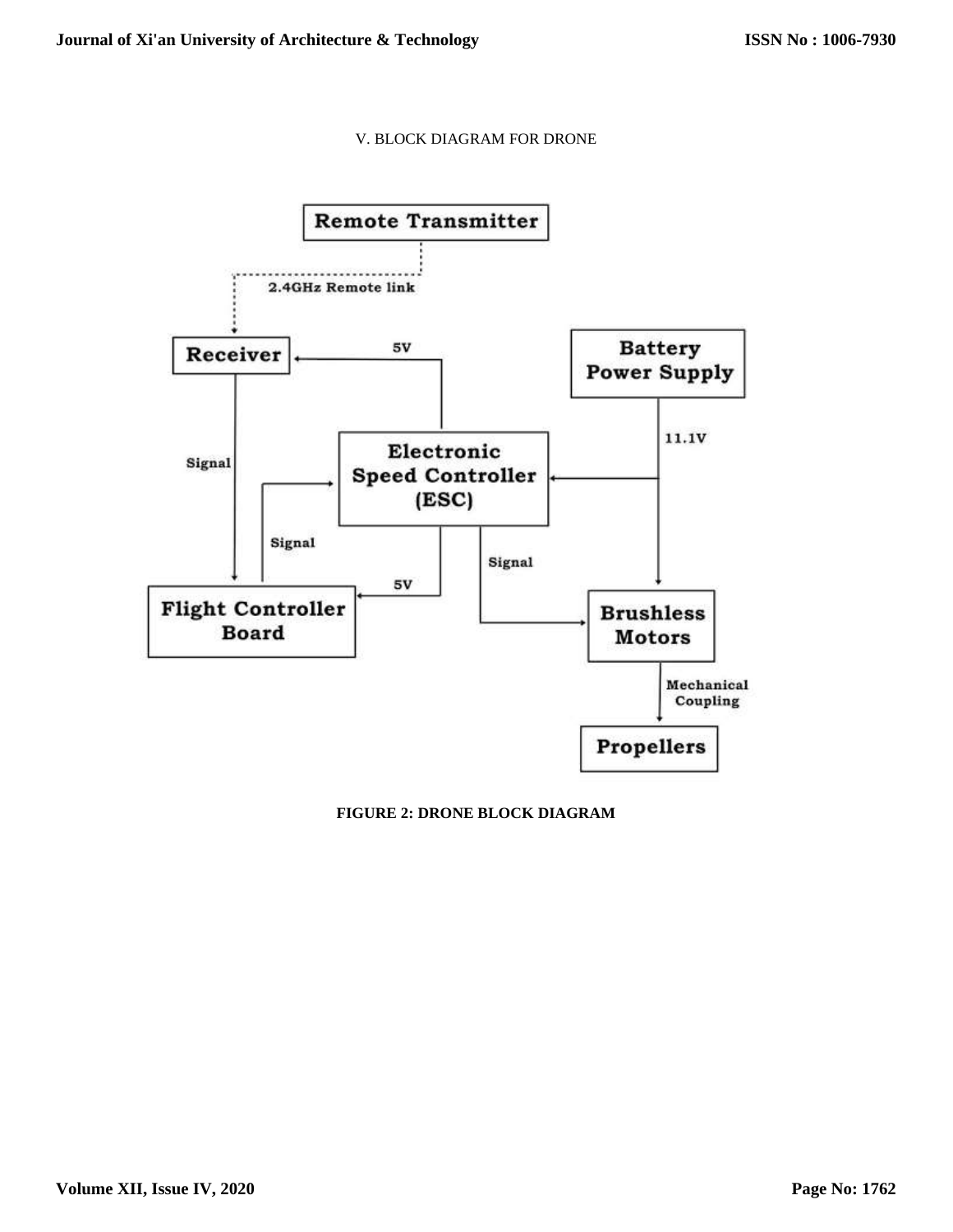

**FIGURE 3 DRONE DESIGN**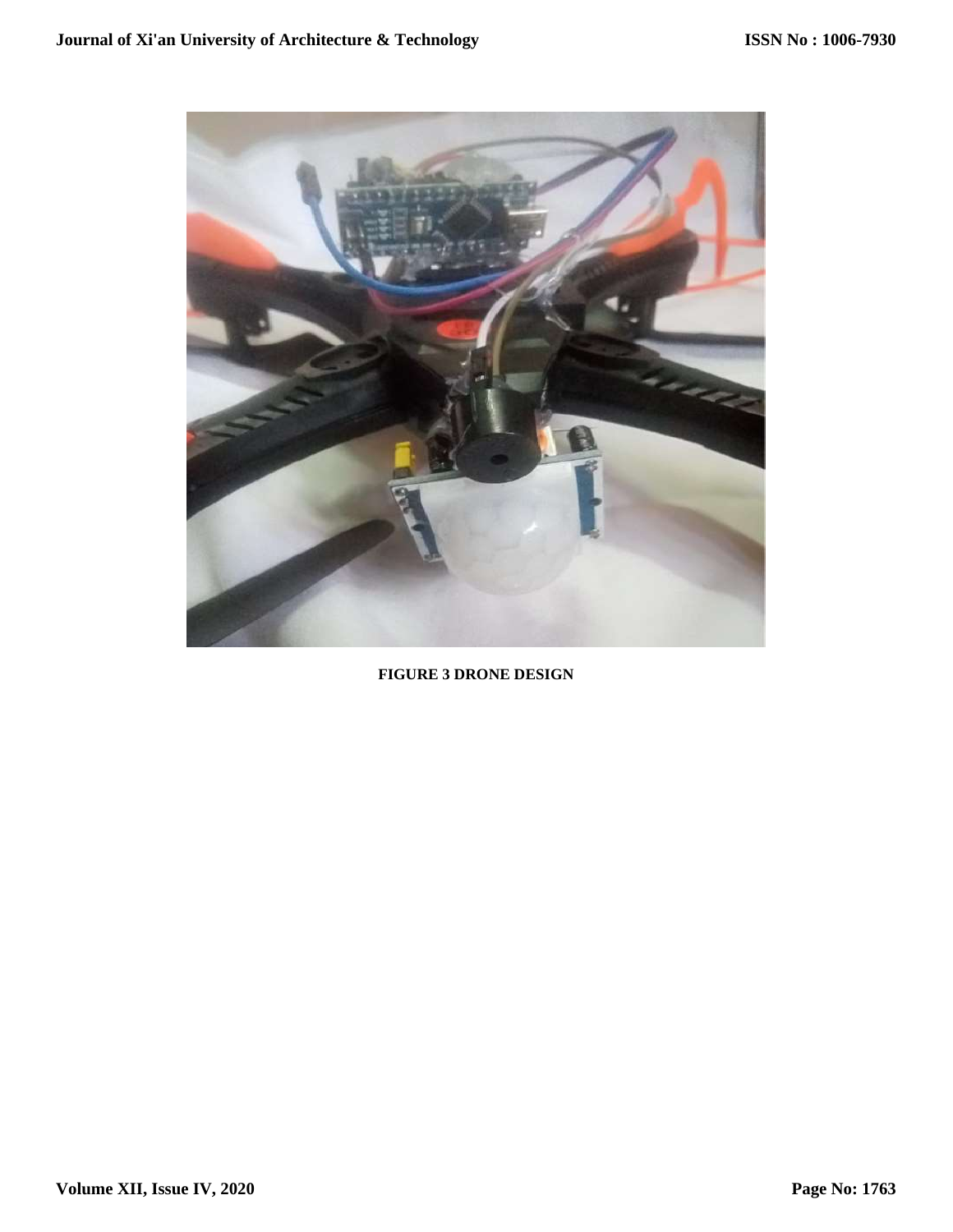

# **FIGURE 4 FULL SKETCH OF DRONE**

CODING: (ARDINO interfacing) /\* \* PIR sensor tester

```
*/
```
int ledPin = 13;  $\frac{1}{2}$  // choose the pin for the LED int inputPin = 2;  $\frac{1}{2}$  // choose the input pin (for PIR sensor) int pirState = LOW;  $\frac{1}{2}$  // we start, assuming no motion detected int val = 0;  $\frac{1}{2}$  // variable for reading the pin status  $\frac{1}{2}$  variable for reading the pin status

void setup() { pinMode(ledPin, OUTPUT); // declare LED as output pinMode(inputPin, INPUT); // declare sensor as input

```
 Serial.begin(9600);
}
```

```
void loop(){
```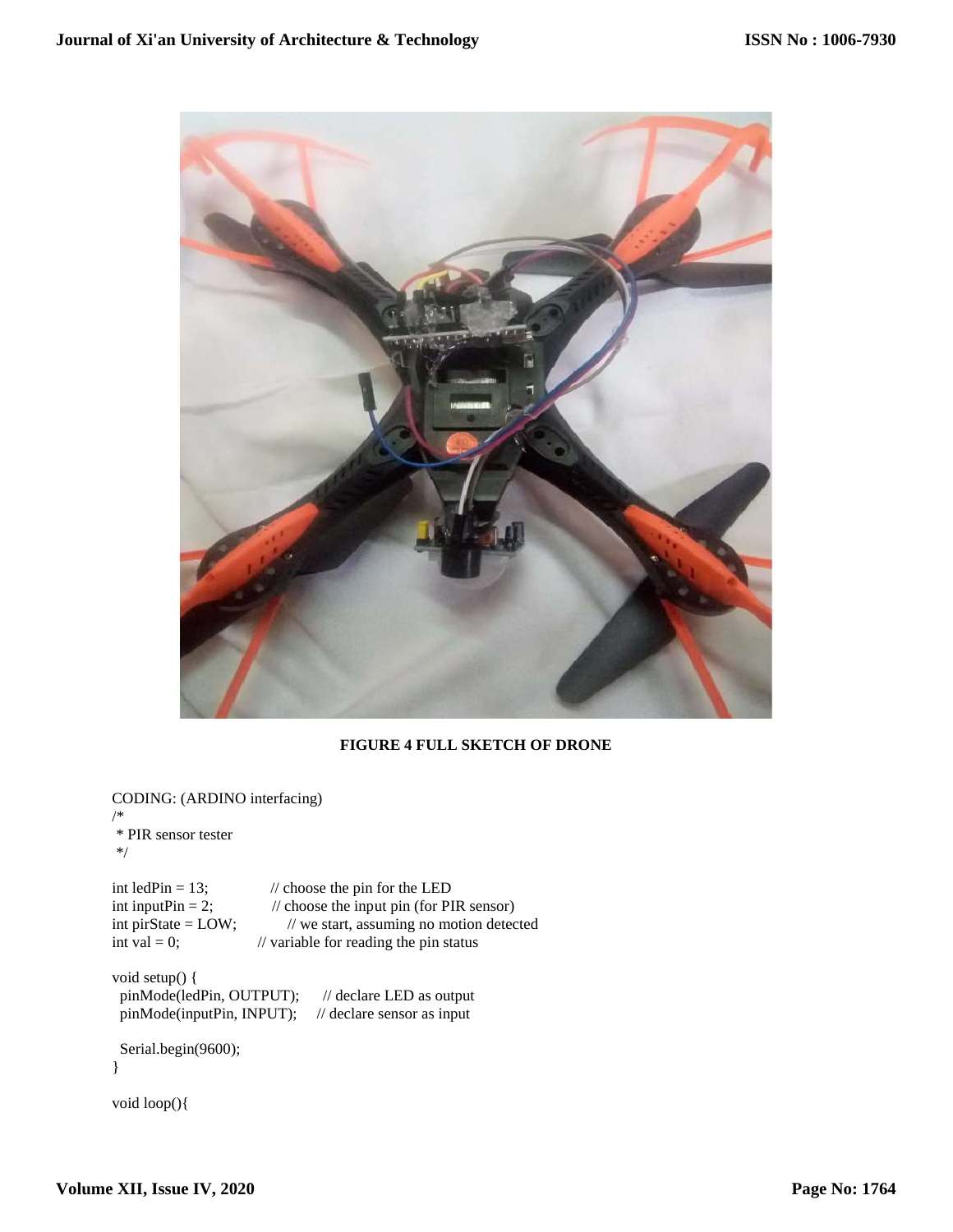```
val = digitalRead(inputPin); // read input value
 if (val == HIGH) { // check if the input is HIGH
   digitalWrite(ledPin, HIGH); // turn LED ON
  if (pirState == LOW) {
     // we have just turned on
     Serial.println("Motion detected!");
     // We only want to print on the output change, not state
     pirState = HIGH;
    }
  } else {
   digitalWrite(ledPin, LOW); // turn LED OFF
  if (pirState == HIGH)\{ // we have just turned of
     Serial.println("Motion ended!");
     // We only want to print on the output change, not state
     pirState = LOW;
    }
  }
}
                       Recorded video
                                                          Converting RGB colour model to \mathrm{Yc}_{\mathrm{b}}\,\mathrm{c}_{\mathrm{f}} colour model
                                                                                 P.
                                                            y J. J. Expirator Coape
                                                                              \mathbb{Q}_2¢,
                                                            ROI Selection
                                                                                   ALME
                                                                                       DECEASED
                                                                Arrespect signal
                                                                  \mathbf{r}_{\mathrm{P}} (t)
                                                4 - 8mWavelet Noise
                                                                 Descene
                                                                    \ddot{\phantom{1}}GUI Program
                                                                Peak Sequence<br>Detection
                    66
```
# **FIGURE 5 OUTPUT OF REMOTE SENSING DETECTION USING DRONE**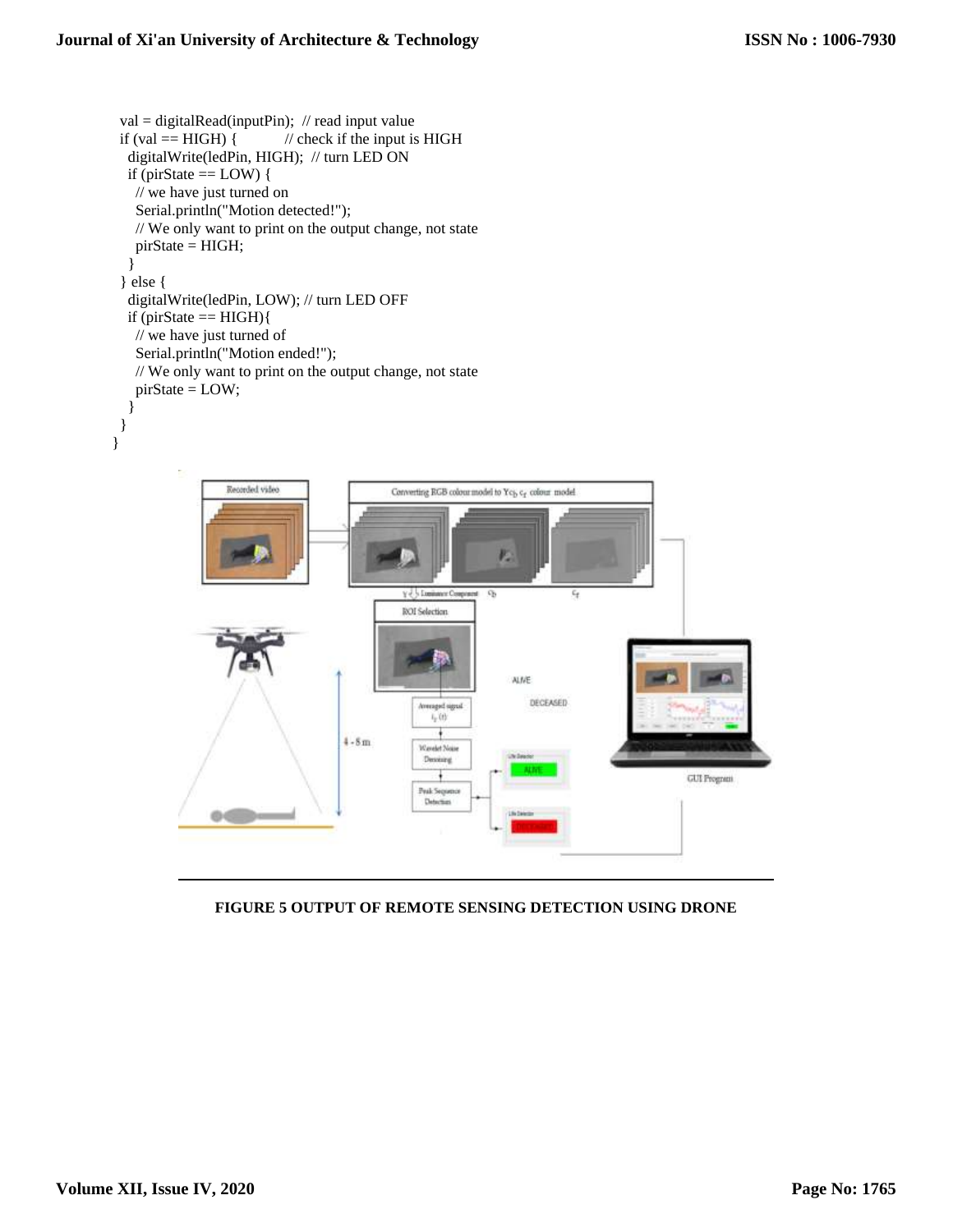

## **FIGURE 6 OUTPUT OF SMART HUMAN DETECTION DRONE FOR RESCUE**



## **FIGURE 7 OUTPUT OF DETECTOR USING DRONE IN DISASTER EARTHQUAKE**

## VI. WORKING OF DRONE SYSTEMS

Drones are a complex aggregation of hardware equipments with their own specifications, technicalities and firmware, but all of them are controlled through a microprocessor with auxiliary sensors that can either be built-in or external to the microprocessor board. Since this sort of technical details are out of the scope of this paper, further reference to these technical aspects will be mostly mentioned through the technical term for this piece of hardware, Flight Controller (FC). The Drone Systems are composed by all the required flight components, each of these will play a critical role towards its safe operation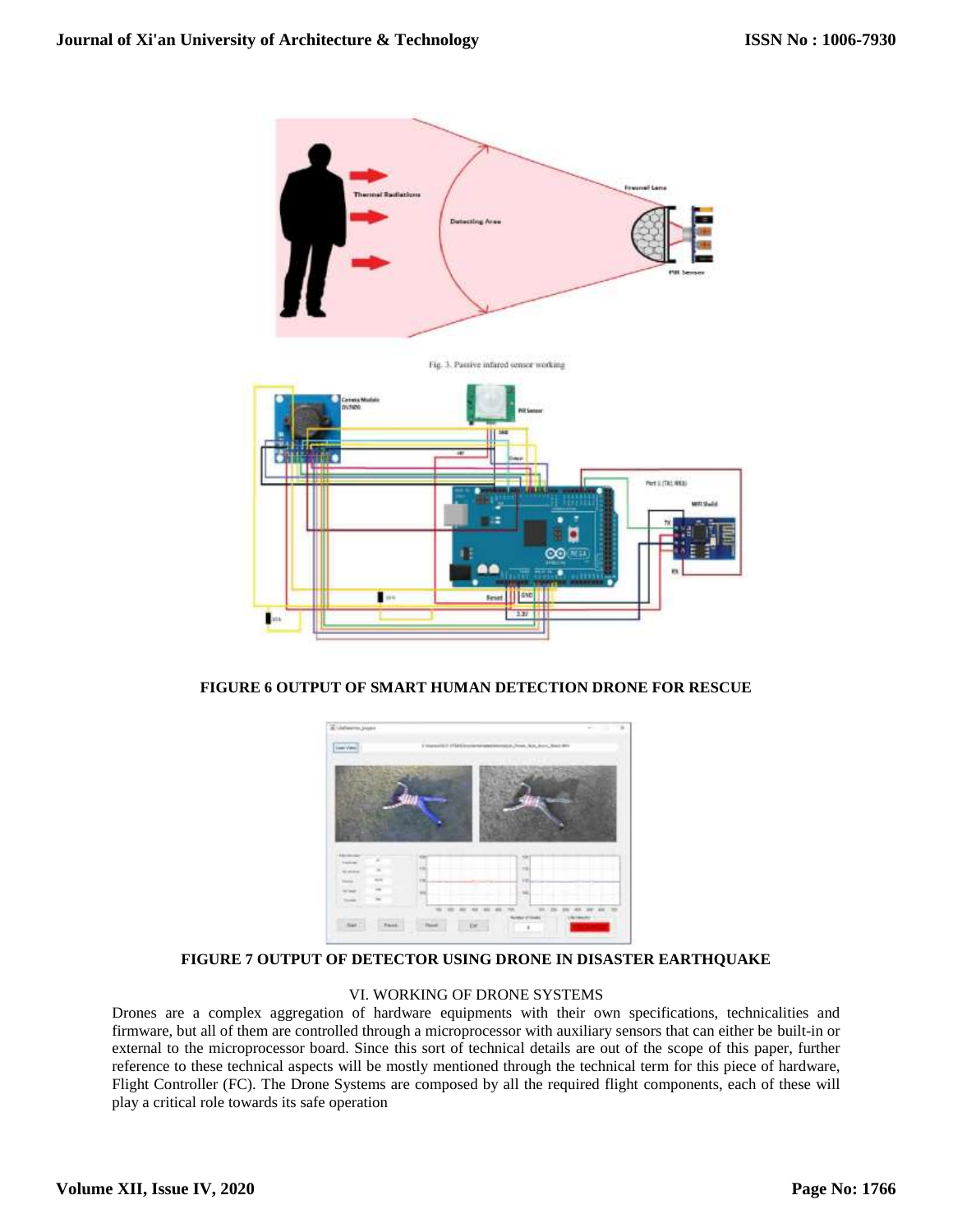• The Drone Broker supports the main communication bus on board of the drone. The system also has a relay mechanism which is responsible to directly relay back and forth messages with the Ground Systems.

• The Flight Analyzer connect to flight telemetry data to process and analyze the behavior of the drone. Through pattern detection and behaviour profiling, this system can detect anomalies to actively notify the Ground System and try to fix the issue. As a last resort, it can activate Fail-Safe Systems.

• The Fail-Safe System(s) is a mechanism that, when triggered, tries to minimize the consequences of a failure. These can be very basic like preventing takeoff, or forcing a safe landing on the detection of low battery levels.

• The Drone Logger taps in to the required broker channels or topic in order to create a local copy of all the events occurred within the drone for debugging and registry purposes.

• Represented by a code file, the Drone Controller acts as an adapter design pattern, translating broker command messages to messages that are readable by the FC, abstracting the platform from the technical aspects required to properly interact with the FC.

• The Flight Controller (FC) has the task of controlling the flying drone process and correct its behaviour, which properly represents the command end-point and the internal drones' telemetry (altitude, temperatures, barometer, accelerometer, acceleration, voltage and cell voltages, GPS) data source generator.

• The Drone Mapper consists on the further extension of actual geo-fencing functionalities of drones. In direct communication with its other half, Ground Mapper, it supports dynamic map loading based on current GPS data and a given radius. Moreover, it is capable to provide richer information like obstacles and minimum/maximum altitude restrictions, common to urban scenarios.

## VIII. WORKING OF GROUND SYSTEMS

The Ground Systems are composed of services, systems and processes that are auxiliary to flight (e.g.: data storage, management, front ends, etc.) or can extend flight functionalities (e.g.: support in-flight drone exchange, automated flight plan for area patrolling or aerial mapping/surveillance) The ground systems' communications are based on brokers which play a key role through their message routing capabilities, development and production instances, which co-exist side by side without the need to build a development oriented deployment of the entire platform. The composition of the ground systems architecture is details of each of the components will be explored as follows:

• The Ground Broker, similar to the Drone Broker, supports the main communication bus to the Ground Systems. Due to the possibility of growing (vertically scalable), it has added responsibility of filtering and routing of each individual drone message. Moreover, because of its clear potential to be a platform bottleneck for architectural purposes, it must be a cluster (horizontally

scalable) capable broker system.

• The Drone Manager has the responsibility of tracking the drones' status and serve as an internal proxy between the drone controlling and the actual controlled drone. Being a proxy, it can reroute commands to a different drone without the need of major reconfigurations either to the controller of the drones involved.

• The Data Storage is the representation of a data storage system for later analysis or auditing purposes of the platform.

• The Ground Logger connect to the required broker channels or topic to create a local copy of all the events occurred within Ground Systems for debugging and registry purposes.

• The Diagnosis Dashboard is a visual front-end that can access performance and sensor data from the entire platform and drones with the lowest latency possible, allowing visual trouble diagnosis. Moreover, it shall be capable of review older datasets for history purposes.

• The Control Dashboard stands for a GCS like front-end dashboard in which users may control their active drones through high-level commands (e.g.: up/down, left/right, etc.). Moreover, they shall allow control for embedded-drone sensors like video cameras, thermal cameras, etc.

• The Systems Monitor is responsible for the monitoring of the Ground Systems for automated detection of service failures, network latency, disk usage and alert emission to the platform administrators.

• The Telemetry Stream Processor connect to telemetry data sent by the drones, and it processes the received data to generate new information to feedback the platform (e.g.: compute number of packets received by drone, compute statistical data for drone behavior analysis, etc.).

• The Telemetry Analyzer connect to the flight telemetry data to analyze the behavior of the drone and detect anomalies. Through this system, the Ground Systems can react to behaviour changes to mitigate the issue (e.g.: parachute deployment, emergency landing). Unlike its similar process on board the drone due to computational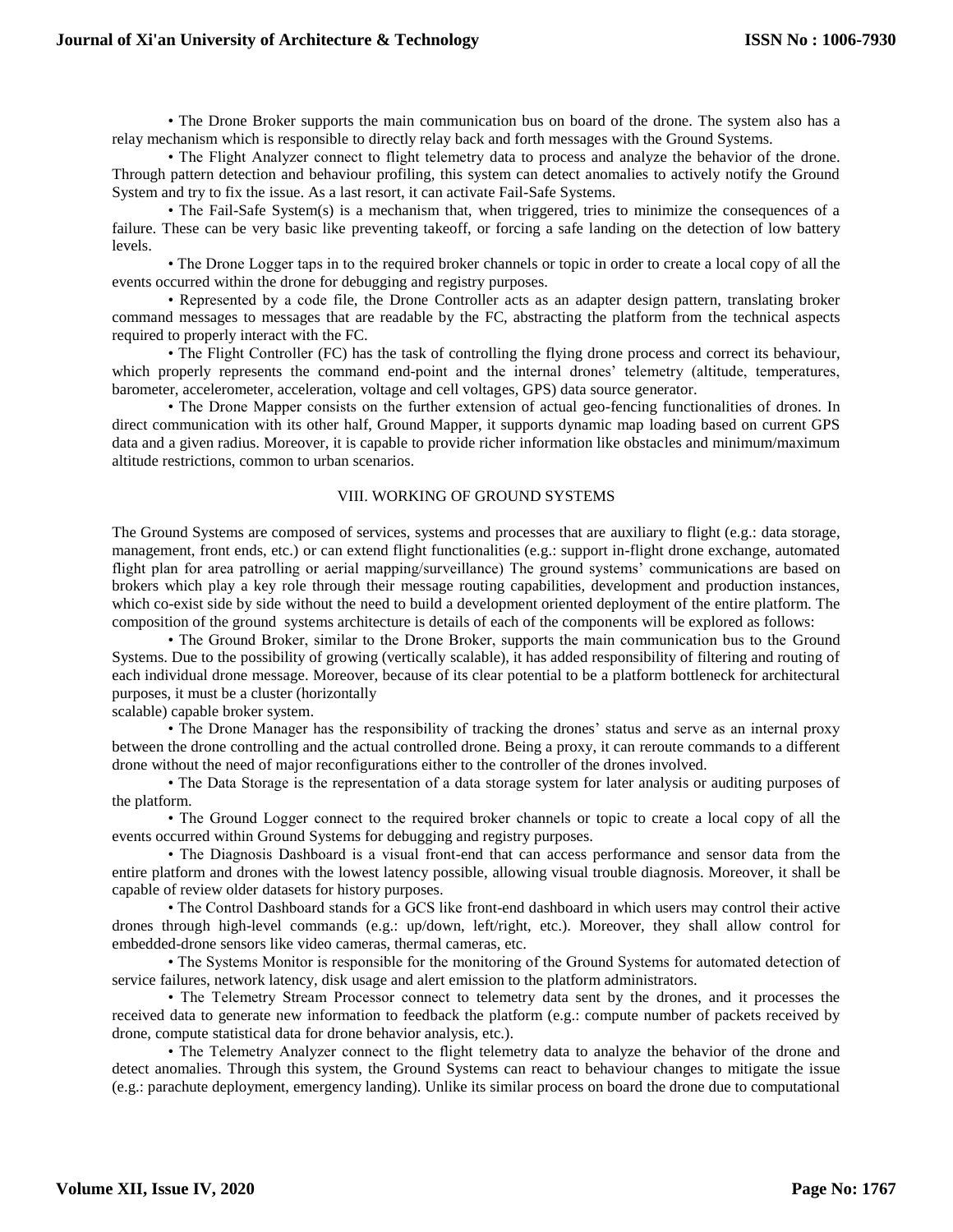capacity available, it can perform complex analysis of flight parameters potentially gaining extra knowledge and awareness about the drone flight conditions.

• The Ground Mapper (depicted as other modules) is the concept to extend the natural geo-fencing supported by most of the drones. It has the responsibility to track each drone location and actively update it for hazards, safe zones, landing zones, no fly zones, etc. Using dynamic map loading techniques, therefore saving memory and storage in the drone also removes the need to reupdate maps and geo-fencing configurations, keeping all the drones constantly up to date.

• The Drone Coordinator (depicted as other modules) has the task of ensuring that drones in a certain area can coexist without interfering with each other. Tapped to flight telemetry, it can detect distances between each drone, up on trespassing a minimum safe distance can notify each of them and even suggest safe actions on how to proceed, like an aerial traffic controller.



## **FIGURE 8 ARCHITECTURE DIAGRAM**

#### IX. CONCLUSION

The proposed an automated flying drones platform, building a modular platform to support control abstraction and direct control decoupling, therefore effectively standardizing integration methodologies to allow drones as a service, where high level commands can be issued to the platform, removing the complexities of actually flying the drone itself directly. Moreover, the platform supports user-friendly control of drones, which is an important step towards integrating multiple drones and multiple types of drones within the platform, therefore creating a value added tool to develop and support more complex tasks and use cases with usage of flying drones. The results show that the proposed platform is able to properly abstract and decouple the direct control, handling up to 32 drones with no significant impact to the observed performance. The platform is also capable of displaying and correlating sensor metrics obtained in real-time during the drones' flight. As future work we plan to integrate external sensors and provide mechanisms for data gathering, as well as cameras for tracking objects and people.